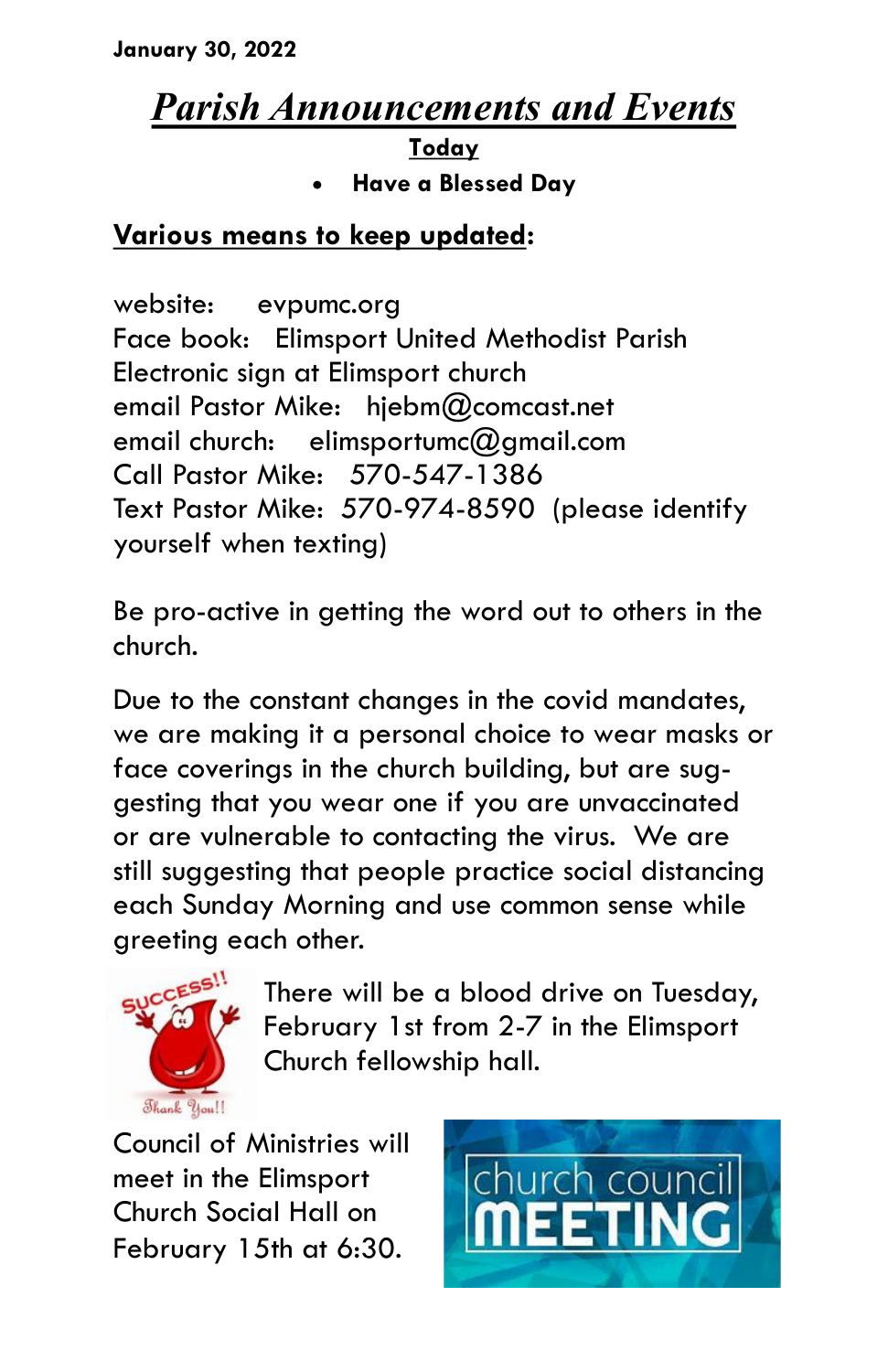If there is any information that is needed to be put in the bulletin, please do not hesitate to contact Jackie, the church secretary at 570-547-7182 (before 8 pm) or by emailing the church



at elimsportumc@gmail.com. **Do not call or text Pastor Mike. Please have information to me by Wednesday morning.**

As we continue to experience inconsistent winter conditions on Sunday mornings, please be vigilant as you consider coming to church each Sunday morning. Any cancellations will be on our Face book page listed above, on the prayer chain, and hopefully on our website listed above. Please check there first. If you are unclear about church being open, feel free to call the parsonage at 570-547-1386. If you have any reservations about traveling on Sunday morning, please stay home. Our country roads in Elimsport are kept as safe as the township workers are able, but not always clear first thing Sunday morning.

December 22, 2021 To: St. John's UM Church Thank you for your recent donation of #41408 to help support our ministries to folks in need, in our community. We offer a variety of opportunities for nourishing both body and soul. Gour gift makes a difference, differences.<br>Just yesterday a call came from one of our folks Who hasn't been able to be here for awhile due to Some serious health issues. He called for prayer and said "I don't know what I'll do without Sojourners." Christmas Blessings! Carrie, Secretary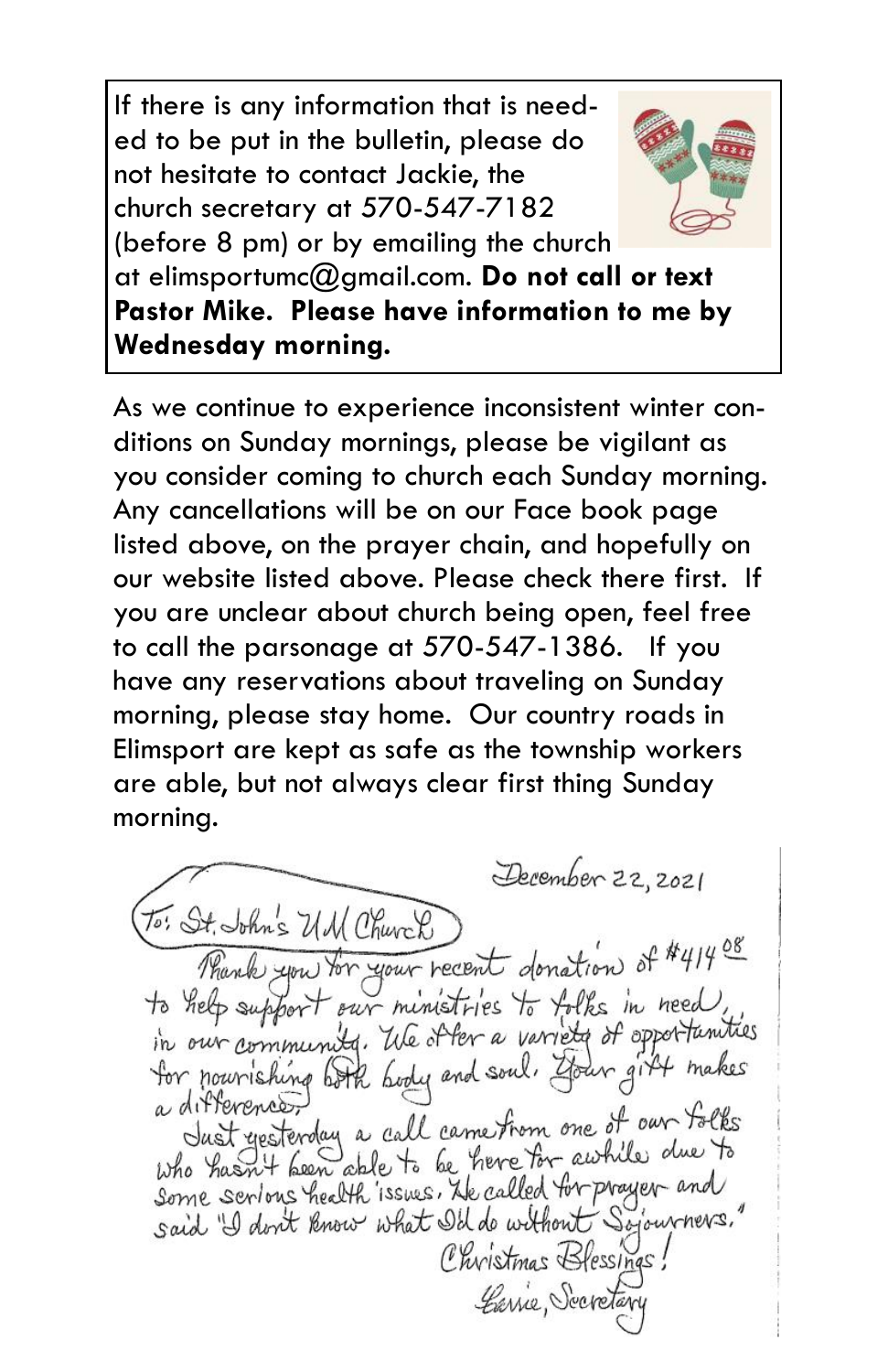### *Elimsport*

*Worship 9:00 Sunday School 10:30*

**Mission Statement at Elimsport UMC We gather together as a community of Christian believers to worship, fellowship, and to learn more about God. By the unity of the Spirit and the support of each other, we are able to reach out to the community and the world.**

Acolyte Schedule:

| 1/30/22 | Mallorie & Jackson         |
|---------|----------------------------|
| 2/06/22 | Mitchell & Samuel          |
| 2/13/22 | Garrett & Jackson          |
| 2/20/22 | Elizabeth & Mallorie       |
| 2/27/22 | <b>Samuel &amp; Garett</b> |





Wednesday morning breakfast at the Elimsport church is from **7:30 am to 9:30** am.

Save the Date: April 16, 2022 Time: 10:00 am Event: Community Easter Egg Hunt



Contact Person: Jenn Springman



Today is Donut Day! Please join us downstairs for donuts and fellowship. Also, we would appreciate having a few people stay behind to clean tables, run the vacu-

um, and take out the garbage.